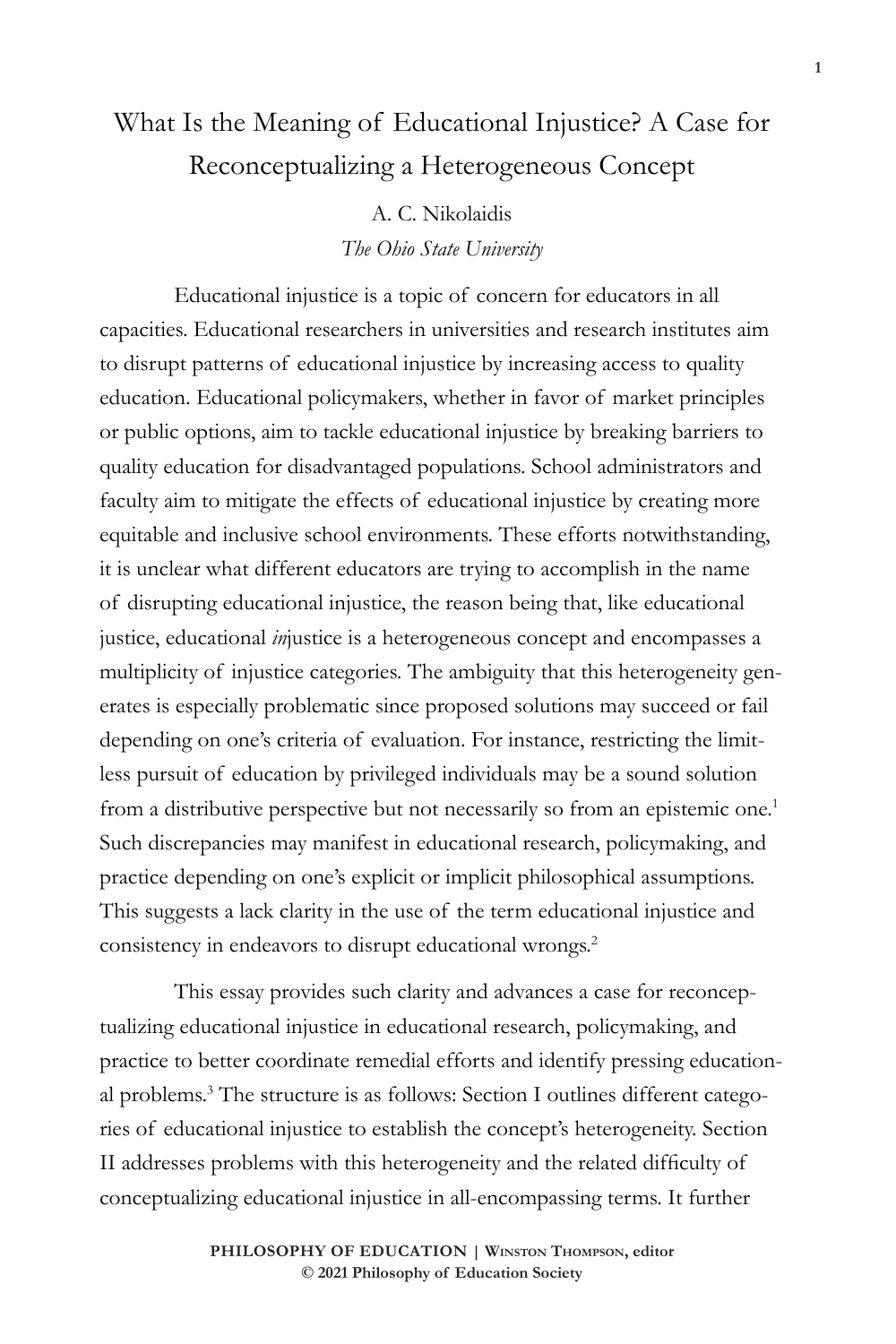suggests that limiting the scope of educational injustice is best accomplished through the use of educational criteria. Section III argues for a narrow conceptualization of educational injustice along two essential educational axes: knowledge and formation. Section IV expounds the contours of a twopronged account of educational injustice built on the aforementioned axes and presents the strengths of this account.

## CATEGORIES OF EDUCATIONAL INJUSTICE

Before determining how to best conceptualize educational injustice, one must ask what is the meaning of educational injustice in the first place? This question might seem superfluous given that we all use the term intelligibly and know what promotes or inhibits justice without having to refer to precise definitions. However, the different categories that scholars use to conceptualize educational injustice can vary greatly and conflict with each other, rendering the meaning of educational injustice elusive.<sup>4</sup> Outlining some of these categories can help clarify:

*Distributive injustice* refers to unfair distribution of school funding and other educationally relevant resources or opportunities.<sup>5</sup> Under this category, educational injustice manifests in unequal educational systems where schools that serve the socioeconomically advantaged are well-endowed, have experienced teachers, and provide a wealth of educational resources to their students while those that serve the socioeconomically disadvantaged are ill-funded, have inexperienced teachers and high rates of teacher attrition, and struggle to provide even the minimal resources required by law.

*Cultural injustice* refers to cultural insensitivity in educational settings and lack of recognition of marginalized students' cultural heritage.<sup>6</sup> Under this category, educational injustice manifests as lack of culturally relevant pedagogy or curricula in schools that serve marginalized students and that disregard student backgrounds and inculcate hegemonic values.7 For instance, while many students may be native Spanish speakers, all courses may be taught in English or no teachers may speak Spanish. While many students may be descendants of indigenous populations, all history lessons may cele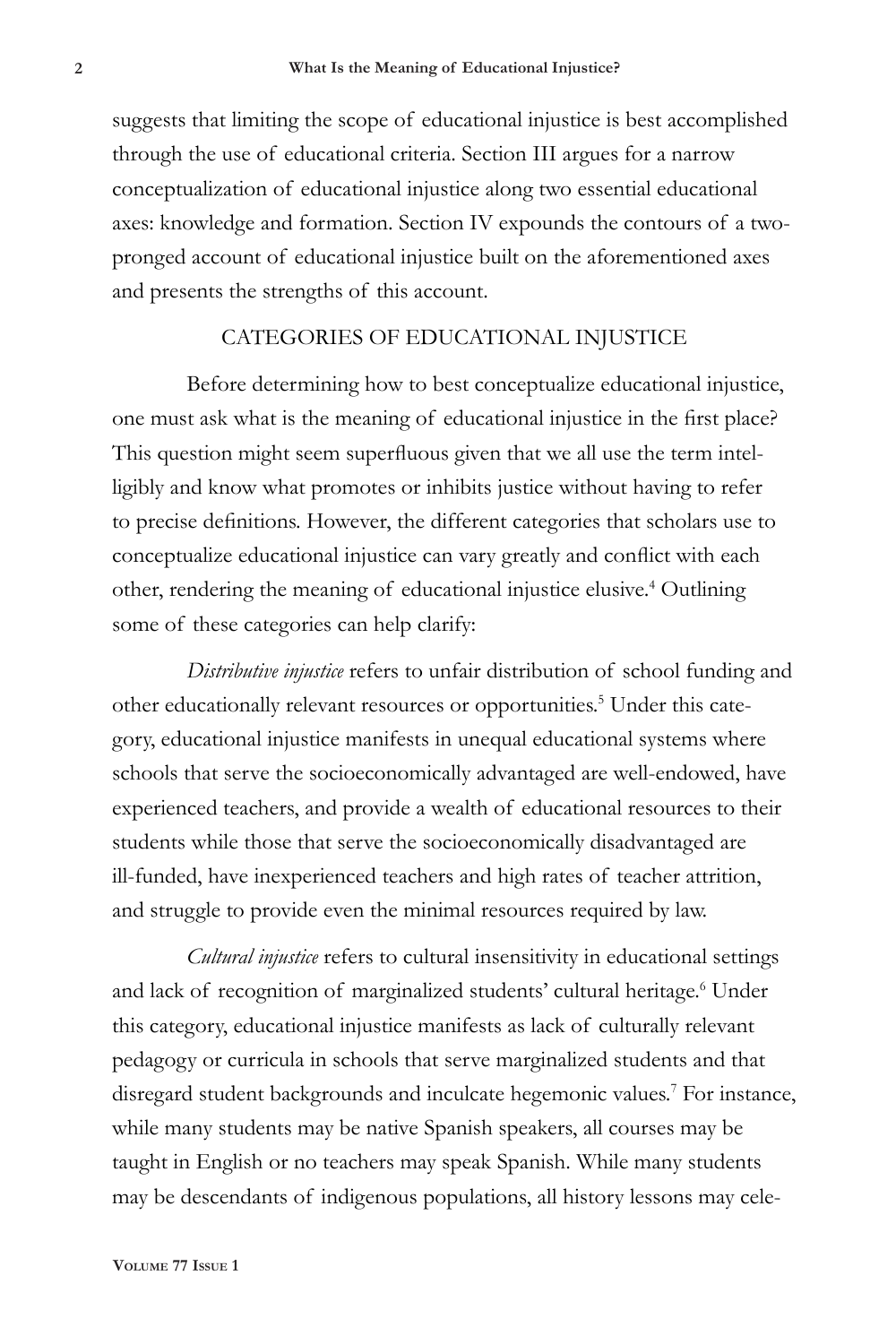brate America's colonial legacy or disregard indigenous history.

*Political injustice* refers to lack of proper student representation and blatant disregard for students' educational interests and needs.<sup>8</sup> Such injustice, according to progressive educators, manifests in most versions of traditional education which disregard the needs and contributions of students while sustaining an autocratic form of classroom management and knowledge transmission.<sup>9</sup> Similar accounts of educational injustice have been advanced by critical pedagogues who view the inability of students to participate as equals in the educational process as dehumanizing and oppressive.<sup>10</sup>

*Epistemic injustice* refers to discriminatory treatment of students as knowers or to the withholding of epistemically relevant resources from students.11 Under this category, educational injustice manifests as disregard of students' contributions by their teachers because of students' perceived immaturity, as inability of marginalized students to understand the significance of their experiences due to biased epistemic resources, or as refusal to provide students with knowledge that they have a right to know—such as religious schools denying their students access to knowledge about contraception.12

*Formative injustice* refers to constraints on one's ability to regulate their self-formation or to the undue foreclosing of one's educational potential. This category of educational injustice may manifest as refusal to support one's children in developing a sense of autonomy, rendering one's children unable to regulate their capacities and resources and to pursue intentional ends that accord with their dispositions. Moreover, it may manifest as educational restrictions—such as forbidding certain forms of knowledge—that may interfere with a student's ability to flourish in ways that are unknown at an early age.<sup>13</sup>

*Retributive injustice* refers to failure to punish students for rule violations of moral or procedural significance.<sup>14</sup> It also refers to unjust student punishment, understood as either punishment for insignificant violations or punishment that is unjustifiably severe.15 Educational injustice here may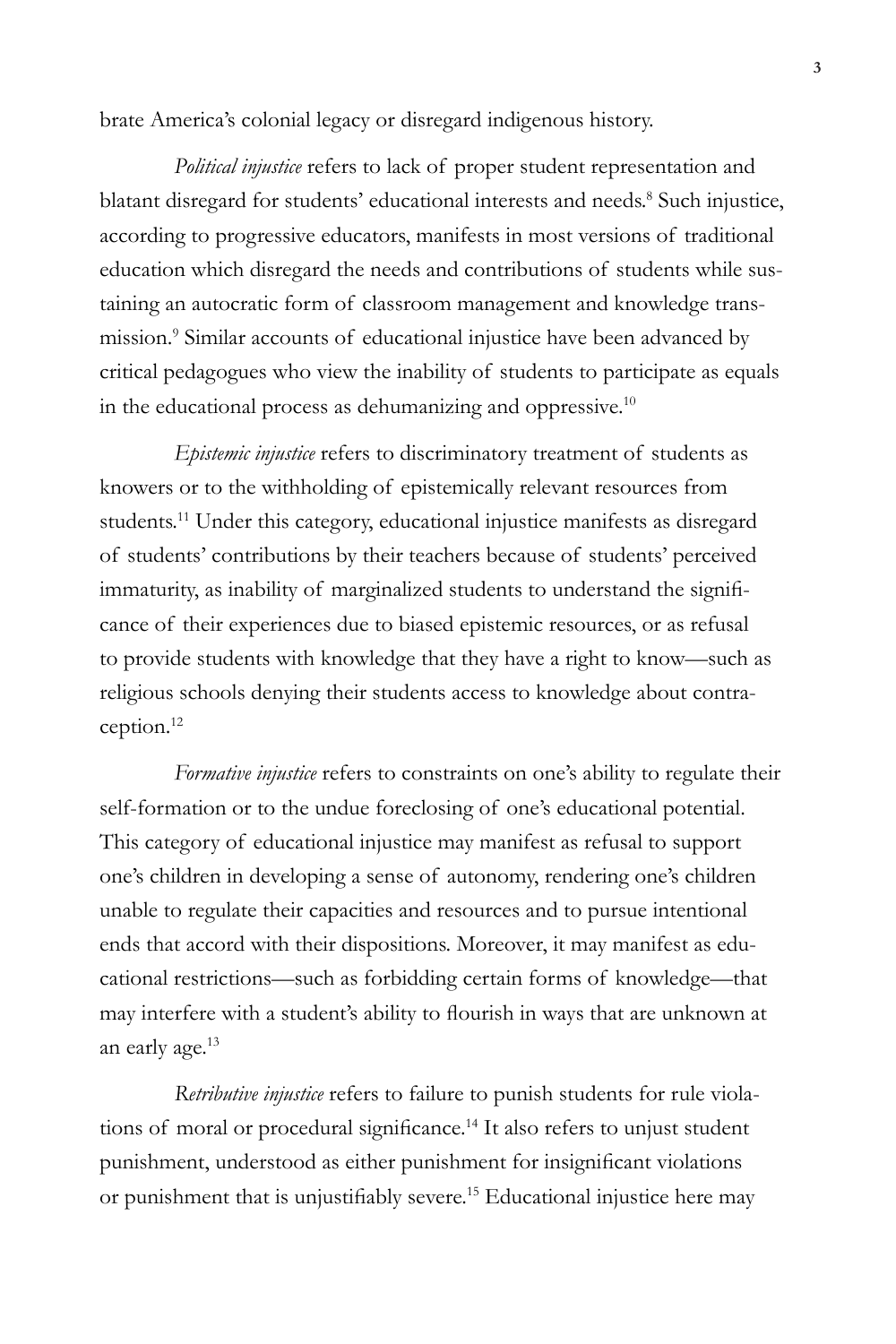manifest as teacher abuse of discretionary disciplinary power or as arbitrary disciplinary decision-making. For instance, student-faculty cultural mismatch renders some students vulnerable to unjustified punishment for behaviors considered appropriate by their own cultural standards and to unjustifiable double standards in disciplinary severity.16

*Restorative injustice* refers to failure to restore school community relations that were disrupted by a rule violation.<sup>17</sup> This may manifest as unrectified harm, inflicted on one student by another, that disrupts student learning. While punishing the wrongdoer may serve retributive justice, failure to redress the harm and mend student relationships may damage or distress the school community rendering students unable to take advantage of educational opportunities. Similar accounts of educational injustice may be advanced on the basis of the more expansive categories of community justice and transformative justice.18

Some of these categories are more popular, and more extensively theorized, than others. Distributive injustice, for instance, has arguably been the dominant framework for theorizing educational injustice in philosophy of education and educational policy. Debates abound regarding the patterns of distribution of educational goods and the particular educational content to be distributed.19 Furthermore, this list is not exhaustive. There are many other categories—both philosophical and non-philosophical—by which to conceptualize educational injustice.20

## CONCEPTUALIZING EDUCATIONAL INJUSTICE

The diversity of categories presented in Section I renders it difficult to develop a consistent comprehensive account of educational injustice. Doing so would require conceptualizing it in too rudimentary a manner to be of analytic value; for instance, as unfair treatment that carries educational significance. Moreover, conceptualizing educational injustice in broad terms would likely create inconsistencies between different categories of educational injustice. For instance, disrupting distributive injustice might require that all students be taught an equally rigorous curriculum, cultural injustice a cultur-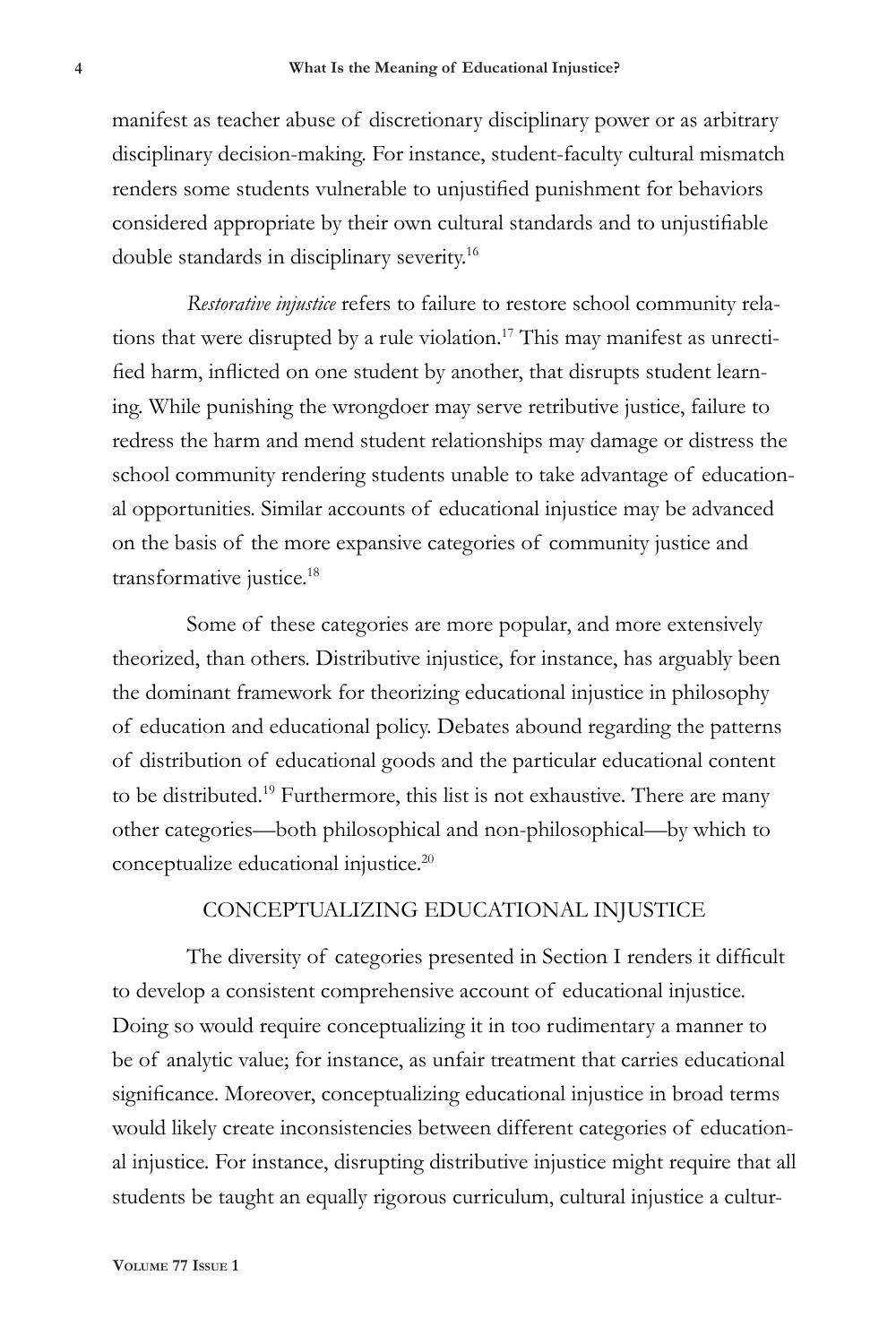#### **A. C. Nikolaidis 5**

ally differentiated curriculum, and political or epistemic injustice a personally individualized curriculum. Similarly, disrupting retributive injustice might require that wrongdoings be remedied through appropriate punishment of rule violators, restorative injustice through non-punitive community-building practices, and formative injustice through educationally-valuable potentiality-enhancing practices. Such conflicts are not only possible but may also be difficult to resolve. For this reason, all-encompassing accounts of educational injustice are unhelpful. This compels us to conceptualize educational injustice in narrower terms that may privilege some categories over others, subsume some categories under others, or even preclude some categories altogether.

Given the need for a narrower account, one must ask which category or categories are most appropriate for conceptualizing educational injustice? In addressing this question, Winston Thompson has suggested that educational justice (or, for my purposes, *in*justice) is best theorized using categories from within the discipline of education, rather than categories that are imported from other disciplines and applied to education.<sup>21</sup> Thompson's suggestion seems to be the best way of dealing with this problem for three reasons. First, a prima facie argument can be made for using educational categories to conceptualize educational injustice by virtue of their object of consideration. Since educational injustice is injustice that pertains to education, it makes sense that it be evaluated on distinctly educational grounds. The burden of proof then lies with those who prefer to conceptualize educational injustice in non-educational terms to show why it should be so conceptualized—why, that is, educational considerations should be secondary to non-educational ones (within educational settings, nonetheless). Second, educational injustice categories encompass non-educational injustice considerations (such as the unfair distribution of economic resources or the use of cruel punishment for rule violations). However, these considerations are relevant only to the extent that they fall under the purview of educational categories of injustice, rather than in themselves. Third, when conflicts arise, we have a clear criterion for prioritizing considerations. Within educational settings, disrupting educational categories of injustice must always take prior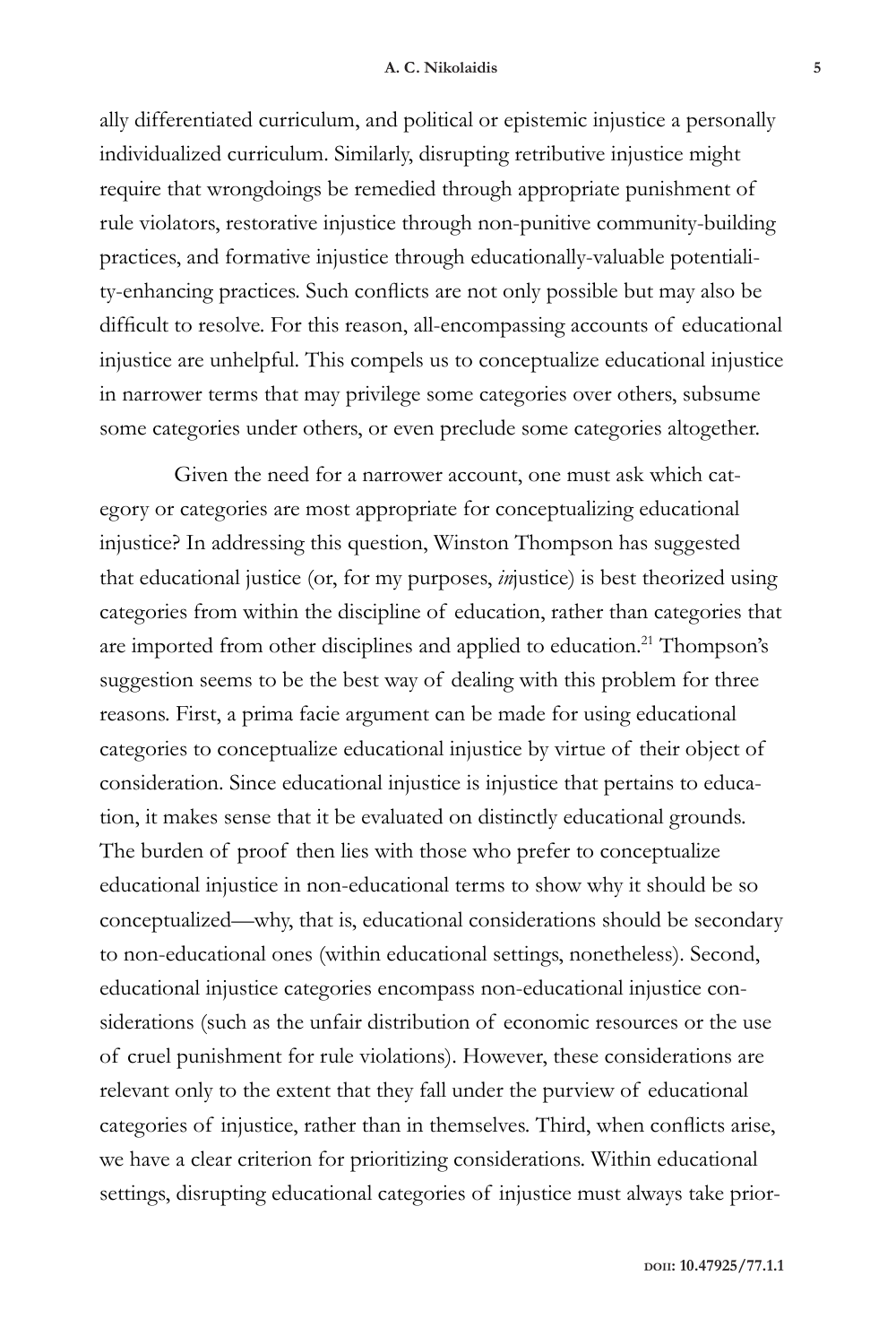ity over non-educational ones.

Going back to our list of categories (Section I), we see that of the seven only two fulfill Thompson's standard: epistemic and formative injustice. Epistemic injustice is concerned with knowledge—the content of education—and pertains to restrictions that inhibit us from transmitting and/or acquiring knowledge.22 Formative injustice is concerned with formation—the process and end goal of education—and pertains to the formative significance of our experiences and to restrictions that inhibit us from controlling our self-formation.23 Given their educational nature, both epistemic and formative injustice have been suggested as *essential* educational categories to be used as measures of educational injustice.<sup>24</sup> On the other hand, the first three categories—distributive, cultural, and political injustice—come from the fields of economics, political theory, and moral philosophy and thus tend to be used as measures of social injustice.<sup>25</sup> Similarly, the last two categories—retributive and restorative injustice—come from the fields of moral philosophy and criminology and tend to be used as measures of corrective or criminal injustice. When non-educational categories are used to conceptualize educational injustice, they are applied to educational settings and limited to educational considerations. Instead of addressing the distribution of social or primary goods, they address the distribution of educational goods; instead of addressing the political representation of citizens within social institutions, they address the political representation of students within educational institutions; instead of addressing the punishment of violators of laws, they address the punishment of violators of school rules; and so on.

## KNOWLEDGE AND FORMATION AS ESSENTIAL EDUCATIONAL AXES

The categories of epistemic and formative injustice are each structured around an *essential* educational axis: knowledge and formation, respectively.<sup>26</sup> Each captures a fundamental aspect of education and places it at the center of justice considerations. As such, they are prime candidates for a definitive account of educational injustice.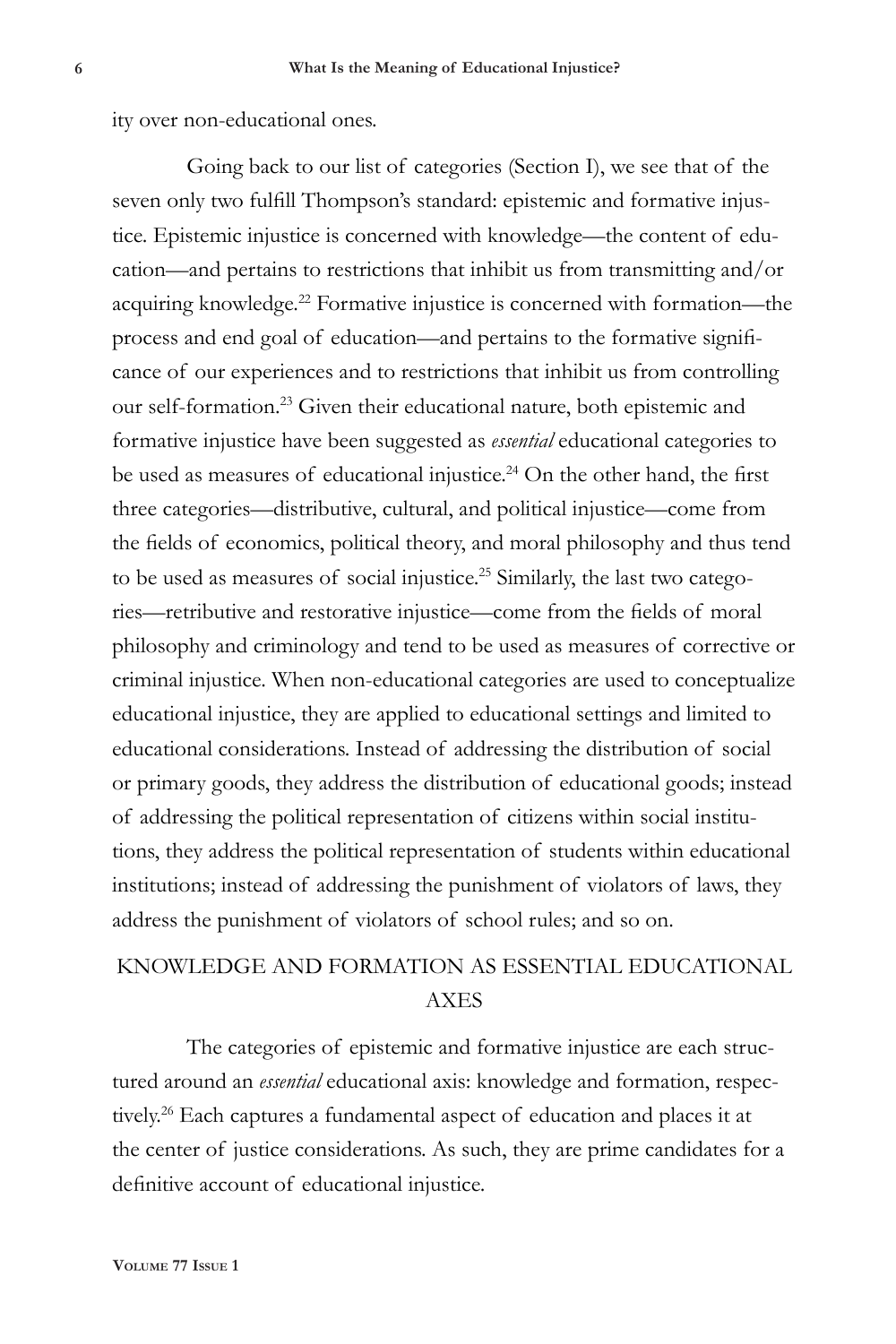Epistemic injustice is concerned with wrongs to one's capacity as a knower and with related harms to one's ability to acquire and/or transmit knowledge.27 Epistemic wrongs and harms are salient because they impede one's participation in intrinsically valuable educational practices—e.g., knowledge acquisition and knowledge contribution—and one's access to intrinsically valuable knowledge.<sup>28</sup> This stands in opposition to non-educational categories which are concerned with the instrumental value of knowledge for non-educational purposes, such as socioeconomic advancement or social justice.29 Infringing on one's ability to acquire knowledge is an epistemic injustice even if the knowledge at issue holds no instrumental (non-educational) value. It is an epistemic injustice even if the knowledge to be acquired is questionable on non-educational grounds. Consider the use of propaganda or indoctrination to protect students from exposure to antisocial or oppressive ideas; while it may be right from a social or moral standpoint, it is wrong from an educational one on epistemic grounds.

Formative injustice is concerned with wrongs to one's formative capacities and with related harms to one's ability to regulate their self-formation. Formative wrongs and harms are salient because they impede one's engagement in intrinsically valuable formative practices—e.g., pursuit of one's potentialities and regulation of one's development in line with one's aims and dispositions.30 This stands in opposition to non-educational conceptions which view formative regulation as a means for accomplishing non-educational purposes, such as socioeconomic advancement or the development of civic-mindedness.31 Infringing on one's ability to develop their potentialities and create new possibilities for becoming who they might be interested (or have an interest) in becoming is a formative injustice even if it holds non-educational value. Consider the refusal of a particular community to allow students to develop critical thinking skills or provide them with opportunities to develop potentialities that do not align with community values or promote community aims. While this might be right from a social or cultural standpoint, it is wrong from an educational one on formative grounds.

Both epistemic and formative injustice capture something essential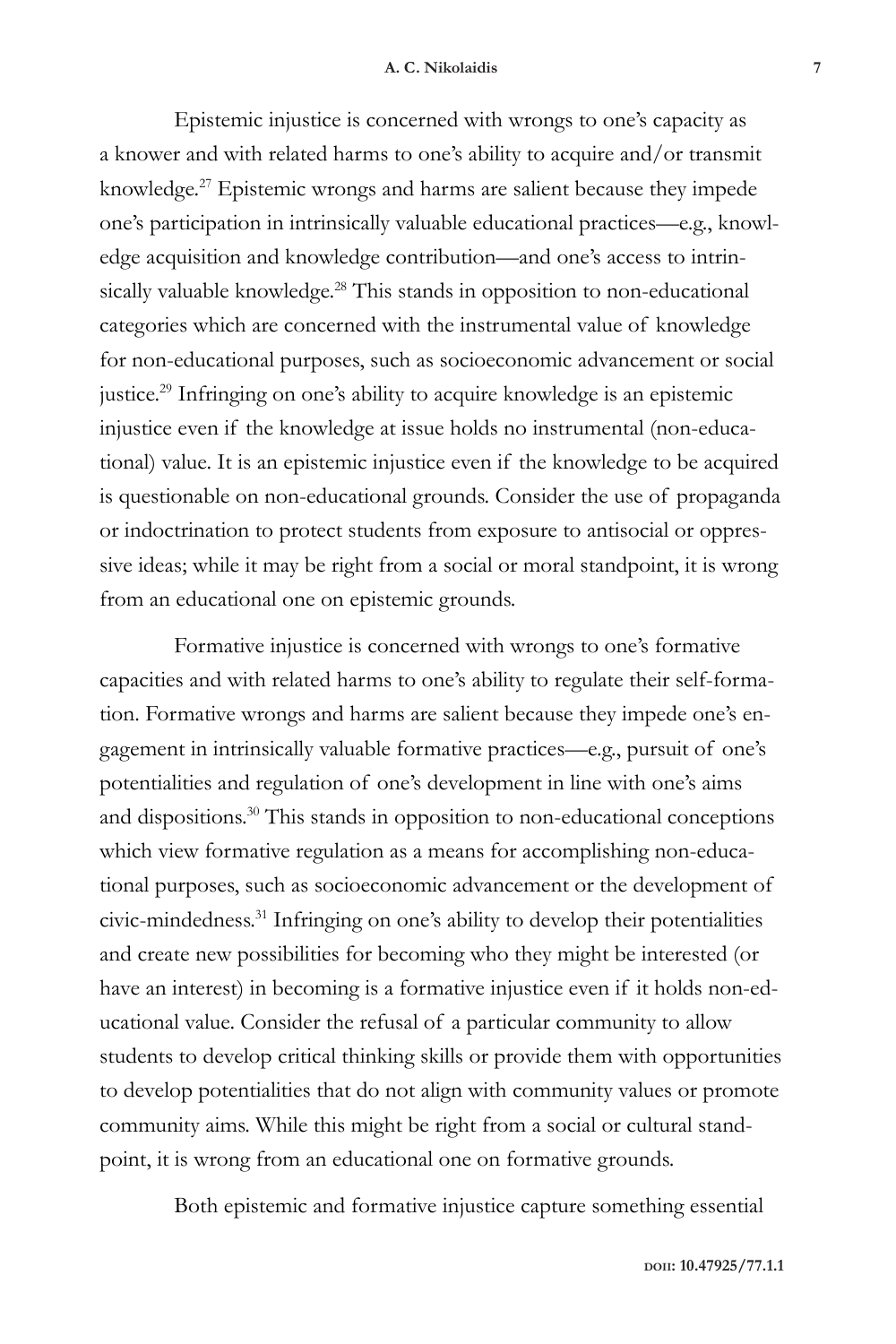about education. One highlights the centrality of knowledge in the educational process while the other the centrality of formation. However, I contend that their use and theorizing as separate categories creates a false dichotomy that problematically makes them appear as independent from one another. Knowledge is not acquired for its own sake nor is the mind a repository for information that serves no purpose other than regurgitation upon demand. It has formative value and shapes one's understanding of the world around them, informs one's conduct, refines one's purpose, and generates opportunities for new occupations. Identifying education with knowledge acquisition alone reduces it to content memorization for the purpose of acing assessments. Similarly, self-formation is not something esoteric to be achieved in the abstract nor a form of introspection severed from real-world experience. To be formative, an experience must involve knowledge acquisition, produce understanding, and afford one insight that could not have been gained otherwise. Through interaction with one's environment, one learns something that (re)forms them in particular ways. In this sense, knowledge and formation are always intertwined. The false dichotomy between knowledge and formation disregards that what one knows determines who one is and aspires to become, their attitudes, habits, and modes of engaging with the world, but also that who one is determines the knowledge they are likely to seek out, the kind of knower they are, and their intellectual proclivities. Knowledge and formation, then, though they can be theorized as two analytically distinct aspects of education, in practice cannot be separated. As such, for an account of educational injustice to be both essentially educational and satisfactory it must incorporate both essential educational axes and their mutual interactions.

One might object to the designation of knowledge and formation as two essential educational axes, on grounds that such designation privileges the categories of epistemic and formative injustice at the expense of other categories of educational injustice. Relatedly, one might argue that a conception of educational injustice that is based on said categories prioritizes particular educational aims over others.<sup>32</sup> While it is certainly true that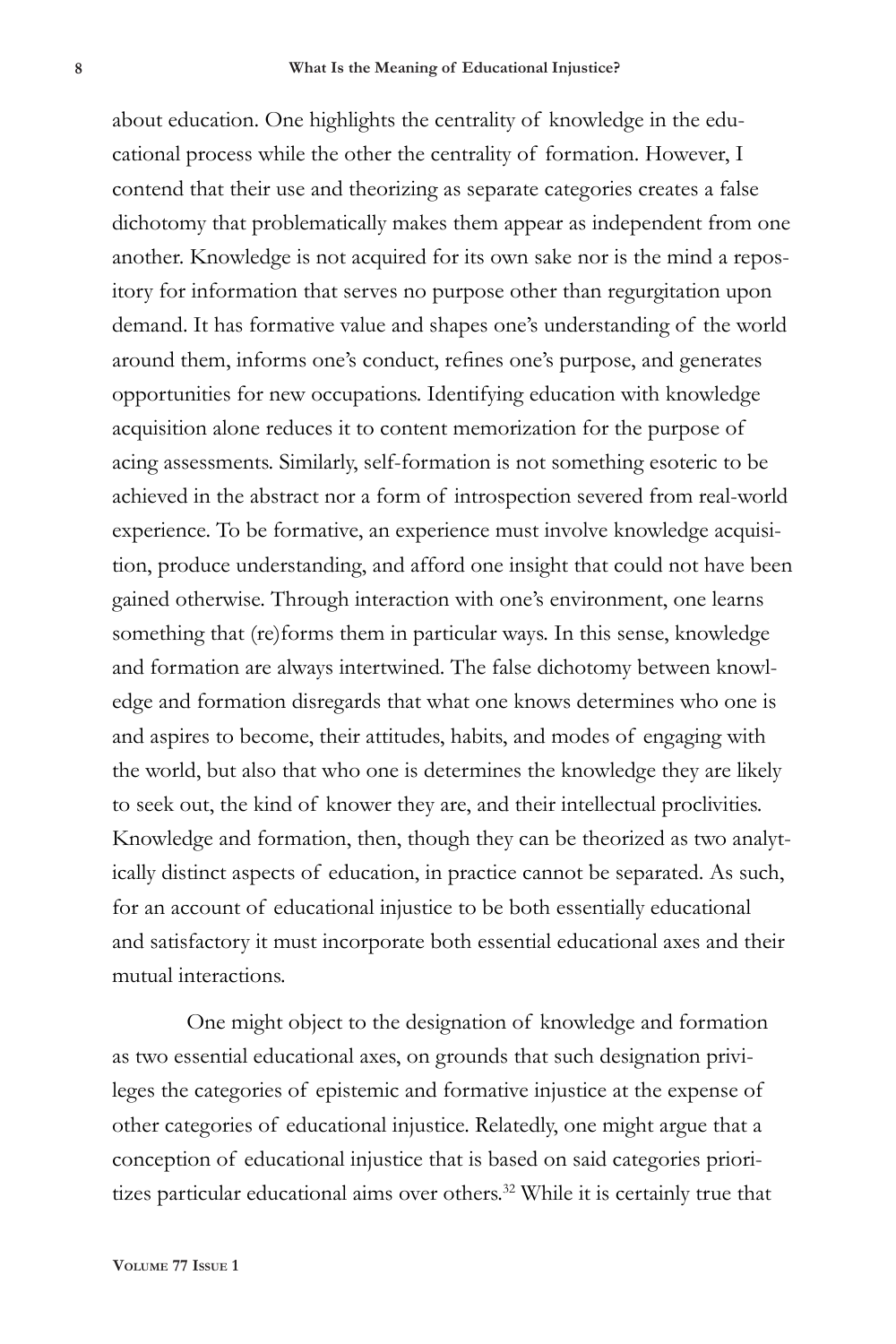epistemic and formative injustice are privileged over other categories, they need not preclude considerations that pertain to other categories. Rather, non-educational considerations are adjusted to meet educational standards. For instance, distributive wrongs are limited to the unfair distribution of knowledge rather than opportunities for professional success which, strictly speaking, are not controlled by systems of education but by employers and the job market.<sup>33</sup> More importantly, while epistemic and formative injustice prioritize wrongs that pertain to knowledge acquisition and self-formation, they remain neutral with regard to knowledge content and educational aims to the extent that knowledge acquisition and self-formation are not unduly interfered with. For instance, a choice of schools to prioritize civic knowledge for the purpose of developing responsible citizens (a goal of social justice) need not be an epistemic or formative injustice as long as students are not being denied substantive access to other knowledge and their self-formation is not unduly restricted.

### TOWARD A TWO-PRONGED ACCOUNT OF EDUCATIONAL

## INJUSTICE

 Based on the line of reasoning presented in Section III, I argue that the most satisfactory account of educational injustice would combine the two essential educational categories of epistemic and formative injustice. This combination allows for scholarship on each of these categories to be examined in *relation* to the other but also for new scholarship to be developed at the *intersection* of the two.

With regard to the relational approach, scholars must examine epistemic and formative injustice in light of each other. That is to say, they must examine the formative effects of epistemic injustice and the epistemic effects of formative injustice. Epistemic injustice as a category refers to two kinds of wrongs. The first are wrongs that are inflicted on someone in their capacity as a knower as a result of prejudice against their identity. These include the deflation of marginalized speakers' credibility by privileged listeners, the inability of marginalized individuals to understand the significance of their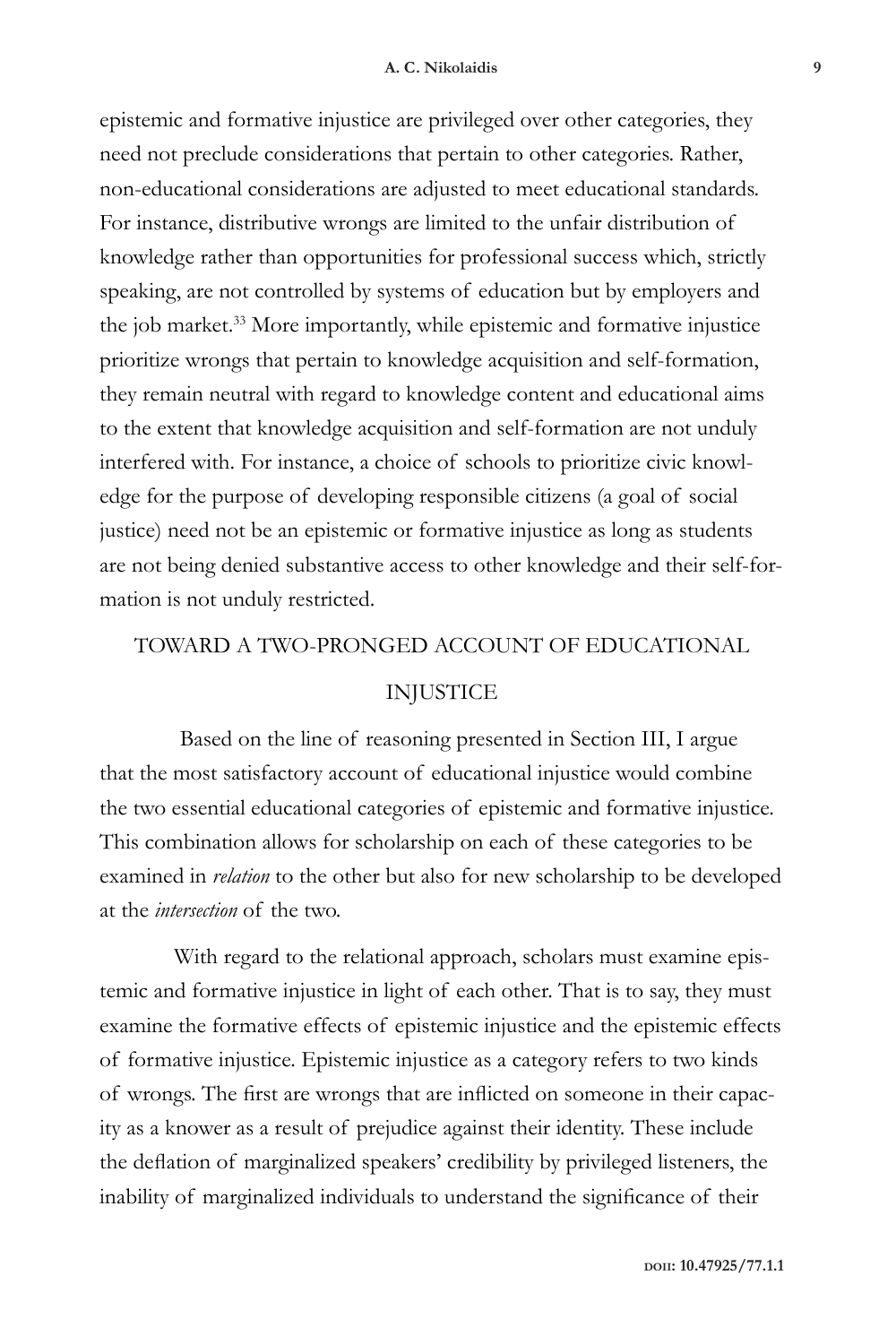experiences because of biases in dominant forms of knowledge, and the inability of marginalized individuals to make knowledge contributions because those privileged refuse to acknowledge the validity of marginalized forms of knowledge.34 The second kind are wrongs that violate one's right to know what it is in one's interest to know as a result of being lied to or kept ignorant.<sup>35</sup> Epistemic injustice has obvious formative consequences such as the inability to develop in ways that are in one's interest. One may be unable to make epistemic contributions, with formative implications for themself and others who depend on their contributions, or to become aware of socially-induced formative constraints and take action to eliminate them. Formative injustice refers to the wrong of distorting one's formative capacities. This includes undue interference with one's ability to determine their formative ends and regulate their formative capacities, and undue foreclosing of potentialities in ways that could impede one from becoming someone who it is in their interest to become or from endorsing ways of life that it is in their interest to endorse.<sup>36</sup> Formative injustice has obvious epistemic consequences such as the inability to acquire or transmit knowledge that is in one's interest to acquire or transmit. One may be unable to pursue knowledge that they could have been, had they cultivated a particular potentiality.

With regard to the intersectional approach scholars must examine educational injustice as a hybrid category where epistemic injustice and formative injustice are theorized in unison. This hybrid category—which, using Christopher Martin's terminology, can be called *formative epistemic injustice*—is concerned with epistemic injustice *and* formative injustice, but only insofar as each of them contributes to or is a result of the other.<sup>37</sup> Accordingly, formative epistemic injustice can be defined as "a wrong against someone in their capacity as a knower which occurs as a result of or results in malformation."38 The *wrong to one in their capacity as a knower* refers to any or all of the wrongs of epistemic injustice and *malformation* to any or all of the wrongs of formative injustice, as described above. This intersectional approach is especially valuable because, by prioritizing the interconnection of knowledge and formation, it foregrounds the educational nature of the injustices that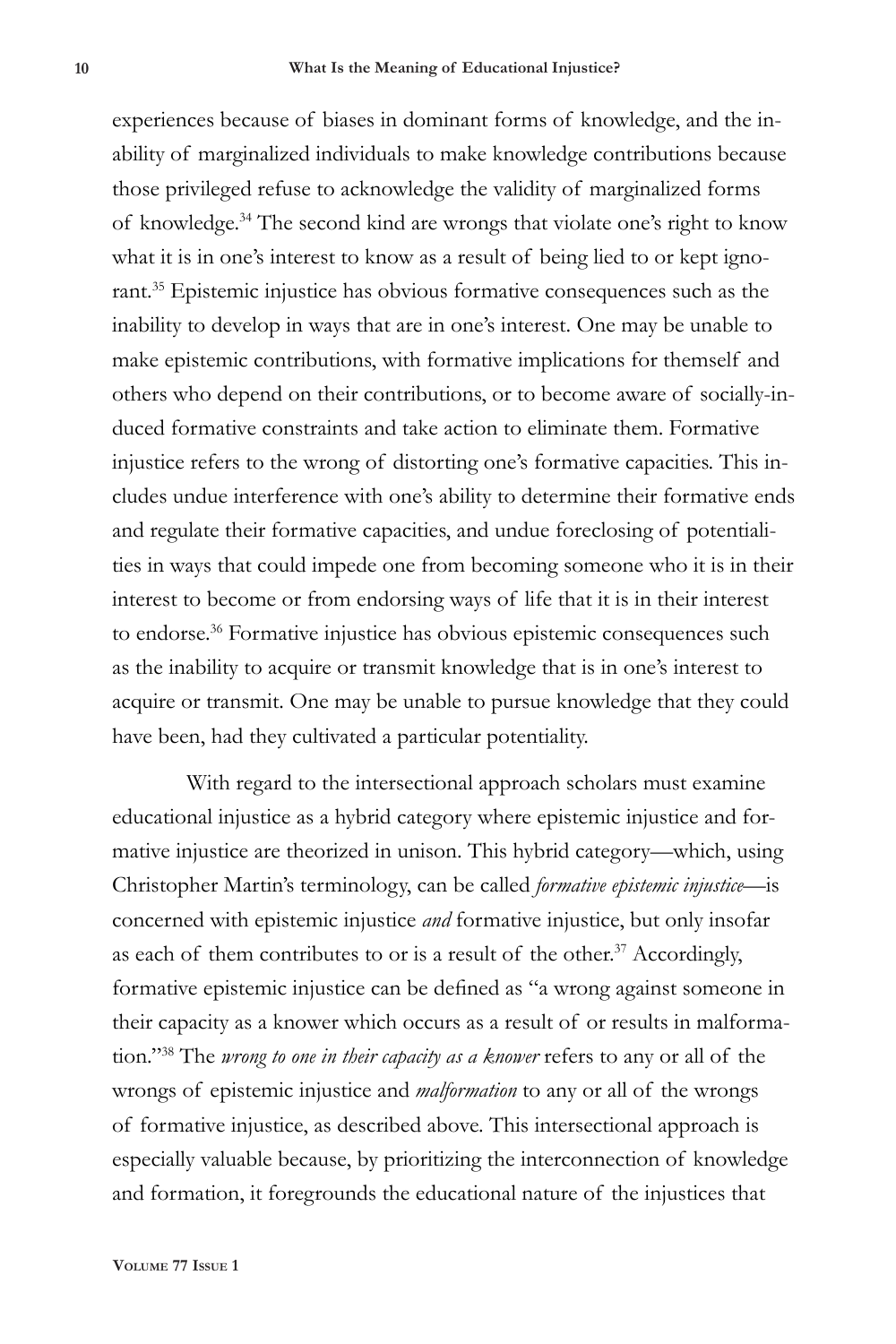fall under its purview.

I will conclude by presenting three reasons why conceptualizing educational injustice as the hybrid category of formative epistemic injustice (relational and/or intersectional) is preferable to other accounts. First, it is broad enough to encompass educational wrongs of non-educational categories. For example, it encompasses wrongs of cultural injustice which is a form of epistemic oppression or rejection of marginalized epistemic contributions that leads to malformation of marginalized students in the form of internalized hegemonic norms. It also encompasses wrongs of political injustice such as the rejection of students' epistemic contributions and the structuring of classrooms as inegalitarian spaces governed by an autocratic epistemic authority. These wrongs distort student formation by transforming them into compliant citizens who unquestioningly adhere to the demands of perceived epistemic authorities.

Second, this hybrid category is comprehensive enough to subsume other important considerations, such as distributive or corrective ones, without facing the limitations of their parent categories. For example, instead of arguing whether particular patterns of educational resource distribution are unfair from the perspective of distributive injustice, we ensure that distributions do not contribute to formative epistemic injustice by infringing on self-formation *and* knowledge acquisition or transmission. This requirement demonstrates that the promotion of standard deliberative accounts of civic education unjustly impairs the development of students with intellectual disabilities into active citizens and perpetuates ableist norms.<sup>39</sup> It also demonstrates that distributive equality is problematic insofar as it interferes with student formation by restricting knowledge acquisition.<sup>40</sup> Similarly, instead of arguing whether retributive or restorative accounts better capture failure to address student wrongdoings, we ensure that disciplinary responses are not formatively and epistemically unjust. If a school rule is epistemically oppressive and malformative, schools ought to abandon it and students should not be held accountable for violating it. Moreover, disciplinary responses that foreclose formative opportunities and/or violate students' right to know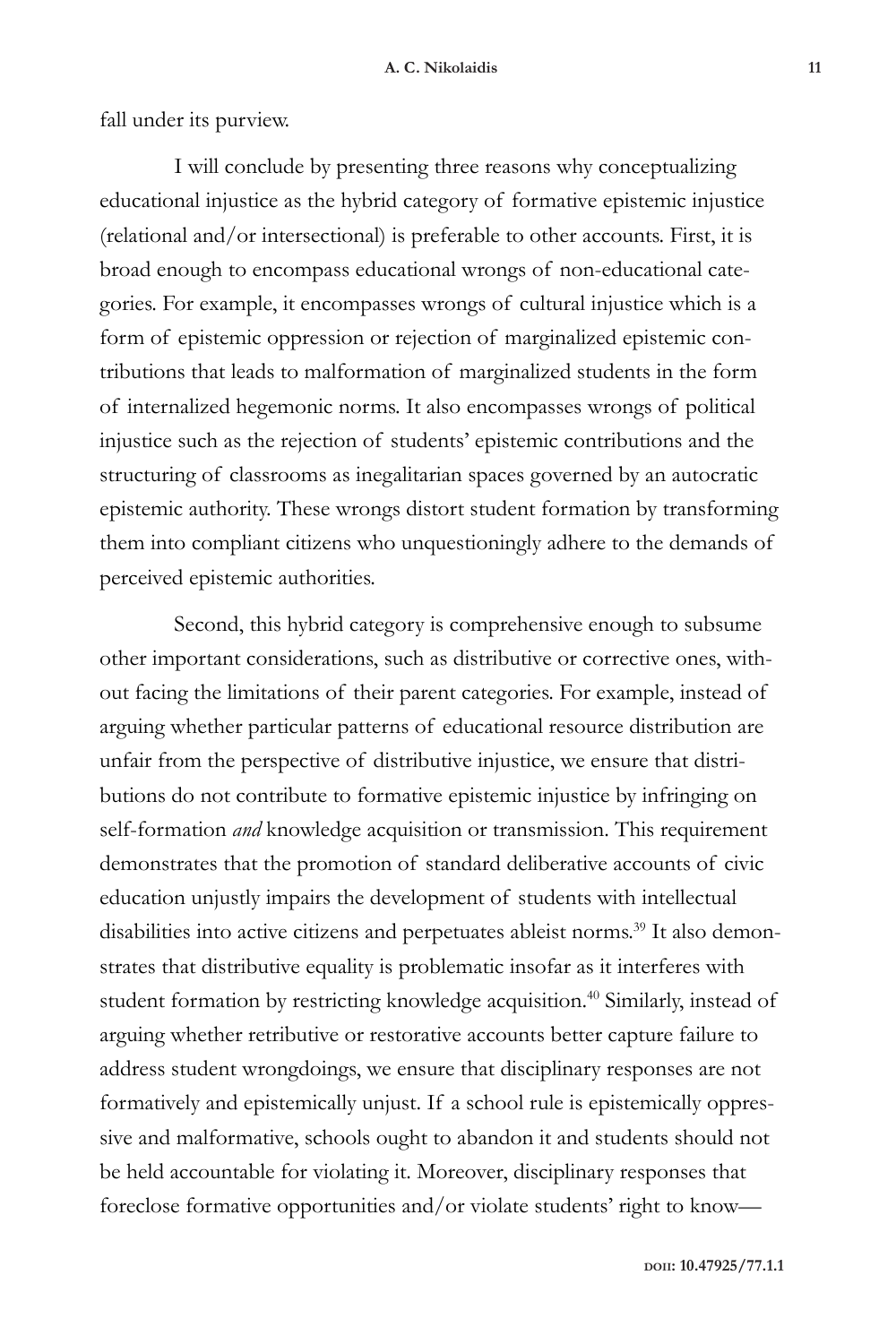e.g., exclusionary punishment—are educationally unjust and thus impermissible within educational settings.

Third, this hybrid category is expansive enough to account for educational injustices that fall outside the purview of formal education. For example, under formative epistemic injustice the spread of propaganda and ideology by media and other socializing agencies that aspire to control public opinion are considered manifestations of educational injustice, since exposure to propaganda and ideology distorts people's capacity as knowers and their ability to regulate their self-formation.<sup>41</sup> The same applies to the use of behavior modification technologies by social media and other internet platforms to manipulate users and produce profit-yielding behaviors.<sup>42</sup> The expansiveness of formative epistemic injustice highlights the need to extend the regulative scope of educational policy beyond formal educational institutions. It also highlights the need to reject epistemically oppressive and formatively debilitating educational practices that result in failure to protect students from miseducative socializing influences outside schools.

1 See Harry Brighouse and Adam Swift's justification for levelling down educational attainment on distributive grounds and Ben Kotzee's related critique of levelling down on epistemic grounds. Brighouse and Swift, "Equality, Priority, and Positional Goods," *Ethics* 116, no. 3 (2006): 471–497; Ben Kotzee, "Educational Justice, Epistemic Justice, and Levelling Down," *Educational Theory* 63, no, 4 (2013): 331–349.

2 Winston Thompson has advanced a similar critique that is specifically targeted at educational research. Winston Thompson, "Rethinking Discussions of Justice in Educational Research: Formative Justice, Educational Liberalism, and Beyond," *Teachers College Record* 118, no. 10 (2016): 1–3.

3 The emphasis on *in*justice, as opposed to justice, foregrounds the preva-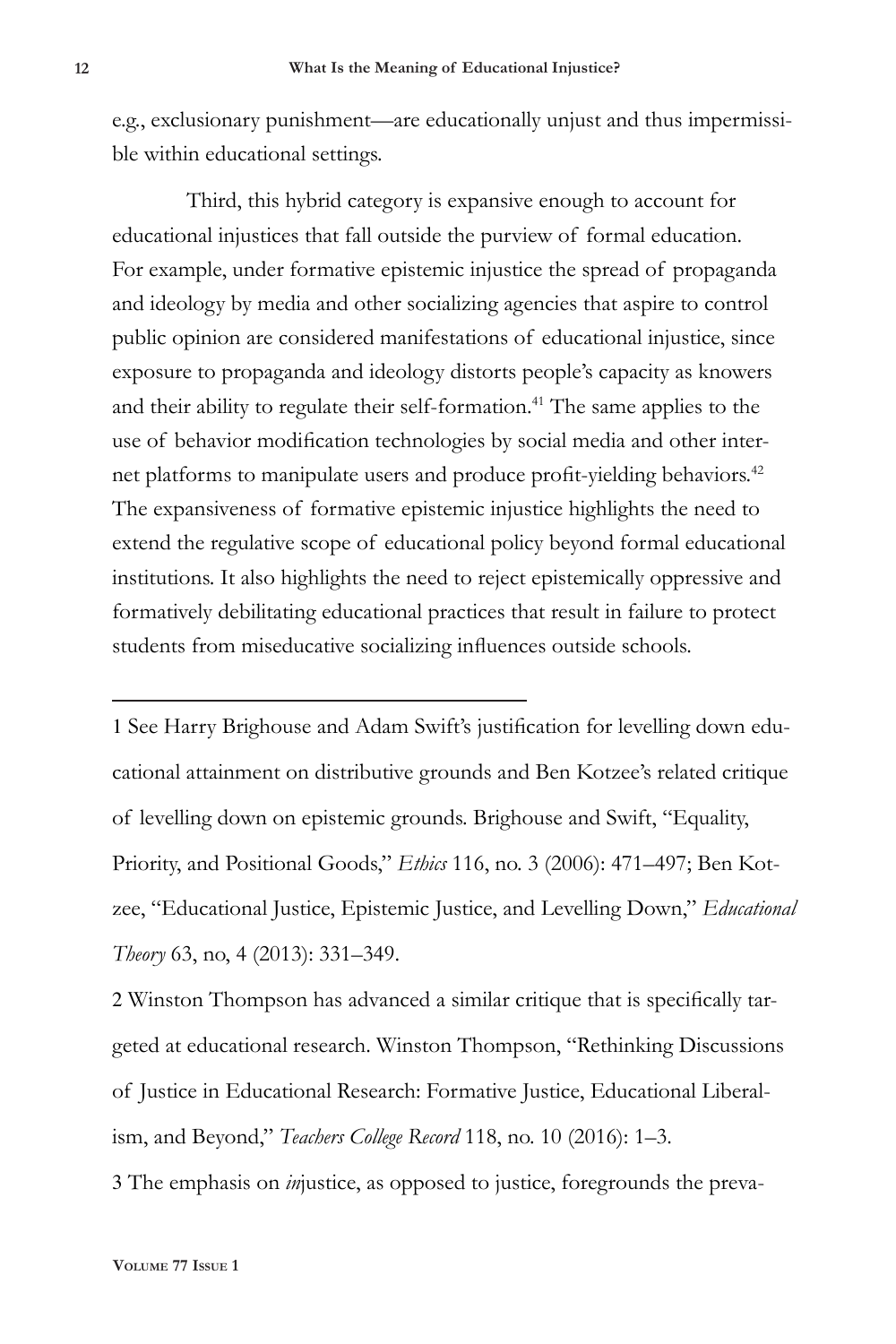lence of educational wrongs in contemporary educational settings.

4 For an account on the diversity of justice in educational research see Kathy Hytten and Sylvia C. Bettez, "Understanding Education for Social Justice," *Educational Foundations* 25, no. 1–2 (2011): 7–24.

5 Harry Brighouse and Adam Swift, "Putting Educational Equality in its Place," *Education Finance and Policy* 3, no. 4 (2008): 444–466.

6 Axel Honneth, "Integrity and Disrespect: Principles of a Conception of Morality Based on the Theory of Recognition," *Political Theory* 20, no. 2

(1992), 187–201; Charles Taylor, "The Politics of Recognition," in *Multiculturalism: Examining the Politics of Recognition*, ed. Amy Guttman (Princeton: Princeton University Press, 1994), 25–73.

7 Gloria Ladson-Billings, "Toward a Theory of Culturally Relevant Pedagogy," *American Educational Research Journal* 32, no. 3 (1995): 465–491.

8 Nancy Fraser, *Scales of Justice: Reimagining Political Space in a Globalizing World* (Cambridge, UK: Polity Press, 2008).

9 See, for instance, John Dewey, "Democracy in Education," in *John Dewey: The Middle Works,* vol. 3 of *The Collected Works of John Dewey, 1882–1953*, ed. Jo Ann Boydston (Carbondale: Southern Illinois University Press, 1977), 229–239.

10 Paulo Freire, *Pedagogy of the Oppressed*, trans. Myra Bergman Ramos (New York, NY: Continuum, 2011).

11 Kotzee, "Educational Justice, Epistemic Justice, and Levelling Down." 12 Karin Murris, "The Epistemic Challenge of Hearing Child's Voice," *Studies in Philosophy and Education* 32, no. 3 (2013): 245–259; Miranda Fricker, *Epistemic Injustice: Power and the Ethics of Knowing* (New York, NY: Oxford University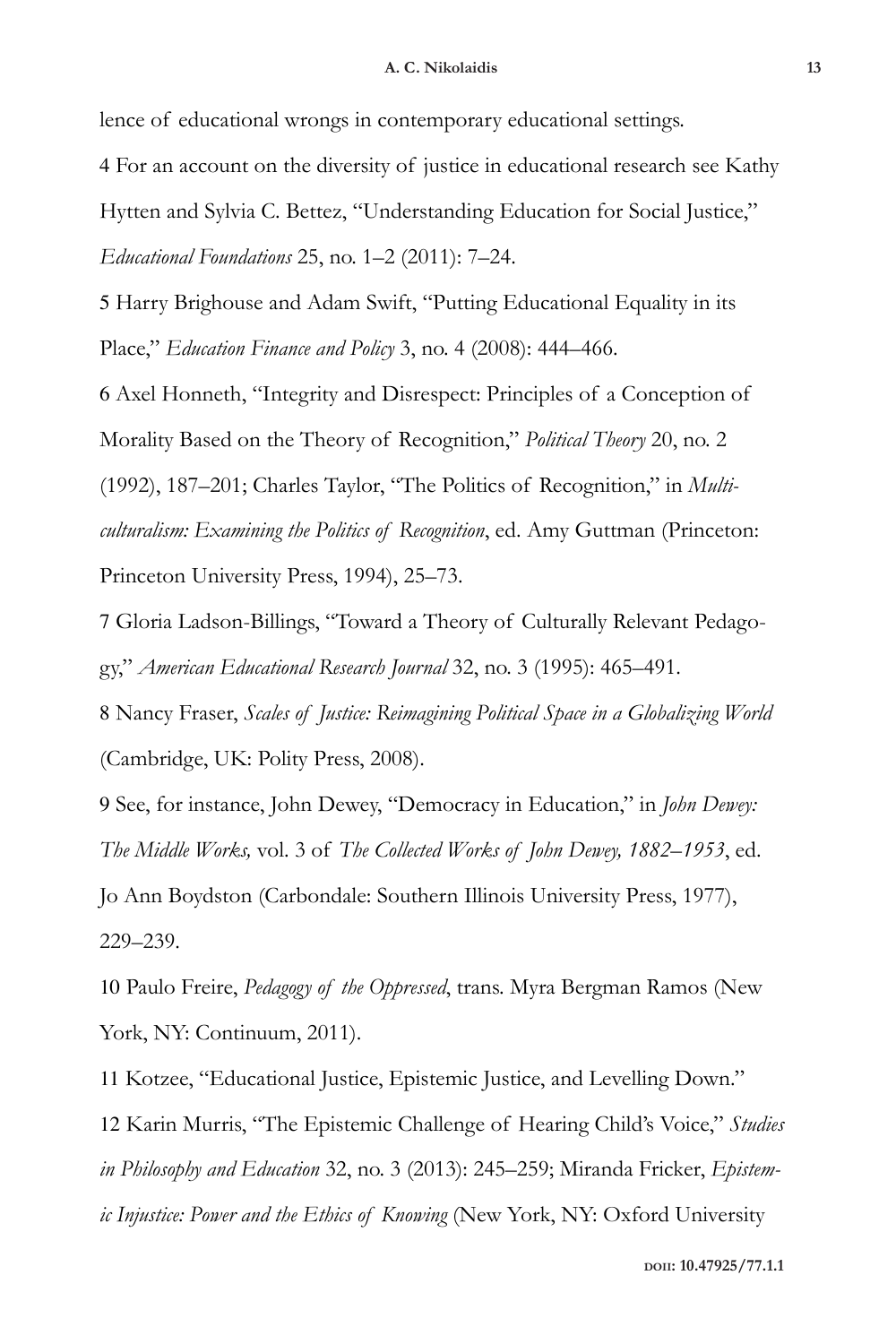Press, 2007); David Coady, "Two Concepts of Epistemic Injustice," *Episteme* 7, no. 2 (2010): 101–113.

13 Robert McClintock, "Formative Justice: The Regulative Principle of Education," *Teachers College Record* 118, no. 10 (2016): 1–38; Thompson, "Rethinking Discussions of Justice in Educational Research," 1–16.

14 Michael Hand, "On the Necessity of School Punishment," *Theory and Research in Education* 18, no. 1 (2020): 10–22.

15 Consider how black students' behavior is often wrongfully perceived as disruptive or how black students are often punished more harshly. Cheryl Staats, *Implicit Racial Bias and School Discipline Disparities: Exploring the Connection* (Columbus, OH: Kirwan Institute, 2014); Kelly Welch and Allison Ann Payne, "Racial Threat and Punitive School Discipline," *Social Problems* 57, no. 1 (2010): 25–48.

16 Staats, *Implicit Racial Bias and School Discipline Disparities: Exploring the Connection* 7–9.

17 Bryan R. Warnick and Campbell F. Scribner, "Discipline, Punishment, and the Moral Community of Schools," *Theory and Research in Education* 18, no. 1 (2020): 98–116; Howard Zher, *Changing Lenses: A New Focus for Crime and Justice* (Scottdale, PA: Herald Press, 1990).

18 Adam Crawford and Todd Clear, "Community Justice: Transforming Communities through Restorative Justice?," in *Restorative Community Justice: Repairing Harm and Transforming Communities*, eds. Gordon Bazemore and Mara Schiff (Cincinnati, OH: Anderson Publishing, 2001), 127–149; Ruth Morris, *Stories of Transformative Justice* (Toronto, ON: Canadian Scholars' Press Inc., 2000).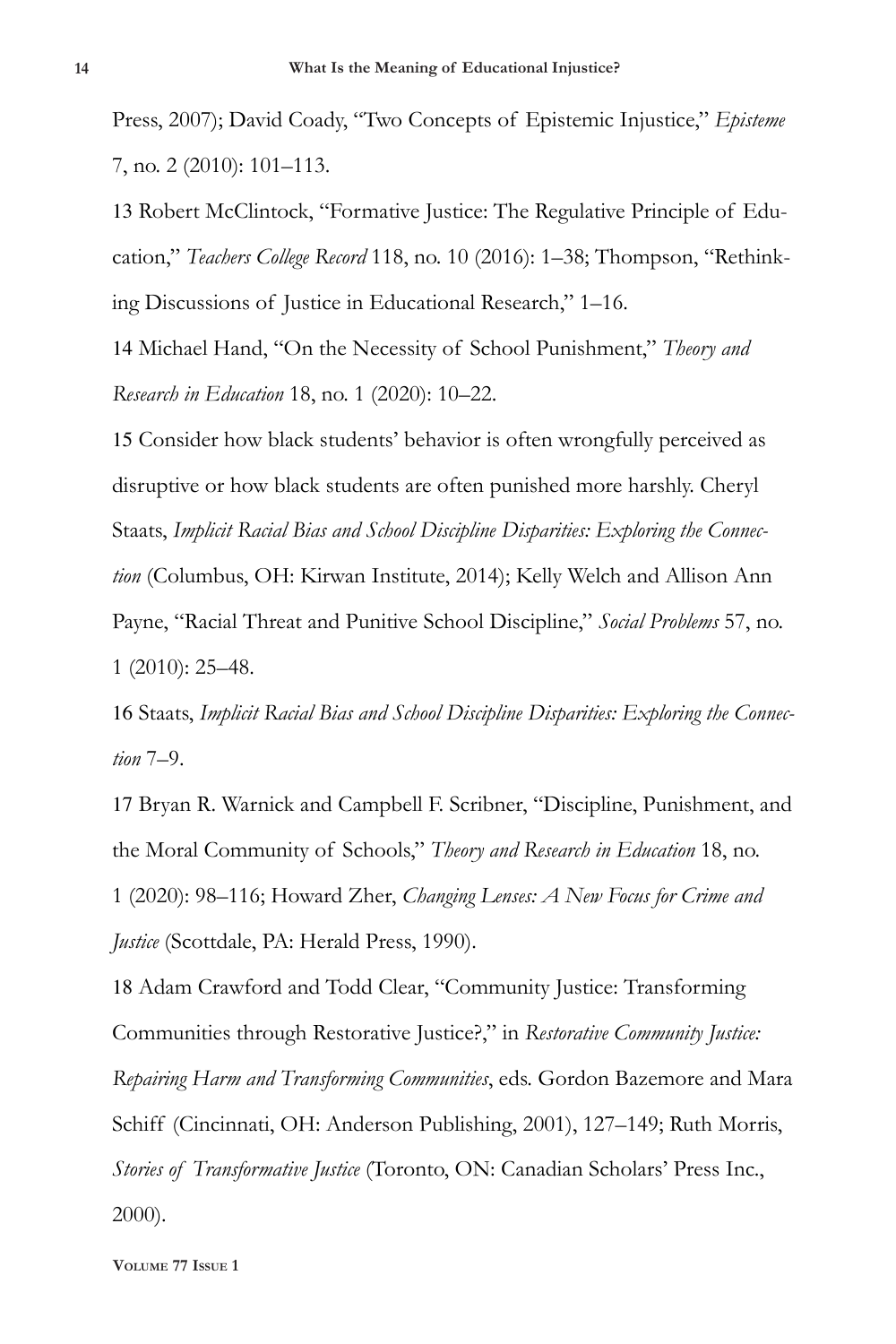19 Debates address whether the distribution of educational goods ought to aim for equality, adequacy, or benefit of the least advantaged and whether or not to promote civic, patriotic, vocational, or other kinds of education. 20 Other examples include, on the philosophical side, compensatory injustice or failure to compensate for past educational wrongs (e.g., inadequate affirmative action programs in university admissions) and, on the non-philosophical side, racial injustice or unfair treatment on the basis of race (e.g., establishing curricular tracking programs that negatively and disproportionately impact students of color).

21 Thompson, "Rethinking Discussions of Justice in Educational Research,"  $1 - 3$ .

22 Alvin I. Goldman, *Knowledge in a Social World* (New York: Oxford University Press, 1999), chapter 11.

23 Robbie McClintock, *Formative Justice* (New York: The Reflective Commons, 2019).

24 For epistemic justice as a measure of educational justice see Kotzee, "Educational Justice, Epistemic Justice, and Levelling Down." For formative justice as a measure of educational justice see Thompson, "Rethinking Discussions of Justice in Educational Research."

25 See Fraser, *Scales of Justice: Reimagining Political Space in a Globalizing World* for an account of social justice that encompasses all three categories. 26 I am open to considering other *essential* educational injustice categories, though, to my knowledge, other such categories have not been advanced. 27 I use knowledge in broad terms and include theoretical or academic knowledge, practical knowledge (know-how), moral knowledge, and tacit or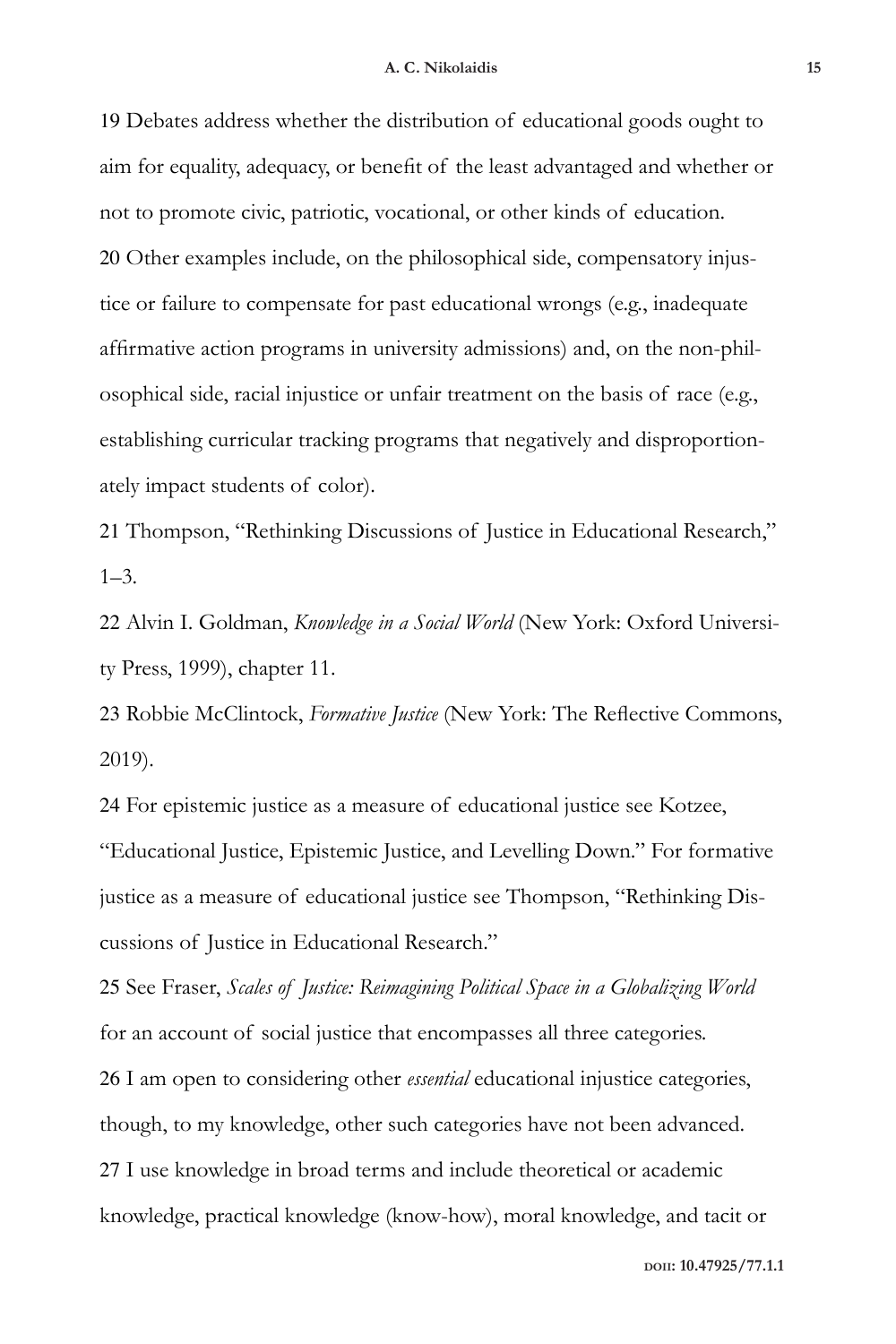embodied knowledge.

28 Coady, "Two Concepts of Epistemic Injustice"; Fricker, *Epistemic Injustice*;

Kotzee, "Educational Justice, Epistemic Justice, and Levelling Down."

29 Kotzee, "Educational Justice, Epistemic Justice, and Levelling Down,"

348.

30 McClintock, "Formative Justice"; McClintock, *Formative Justice*; Thompson, "Rethinking Discussions of Justice in Educational Research."

31 Thompson, "Rethinking Discussions of Justice in Educational Research," 12.

32 I thank two anonymous reviewers for raising these objections.

33 I borrow this example from Kotzee, "Educational Justice, Epistemic Justice, and Levelling Down," 340.

34 Fricker, *Epistemic Injustice*, Chapter 2 & Chapter 7; Kristie Dotson, "A Cautionary Tale: On Limiting Epistemic Oppression," *Frontiers* 33, no. 1 (2012): 24–47.

35 Coady, "Two Concepts of Epistemic Injustice."

36 McClintock, *Formative Justice;* Thompson, "Rethinking Discussions of Justice in Educational Research."

37 Christopher Martin, "Should Deliberative Democratic Inclusion Extend to Children?," *Democracy & Education* 26, no. 2 (2018): 8–10.

38 A. C. Nikolaidis, "A Third Conception of Epistemic Injustice," *Studies in Philosophy and Education* (2021), advanced online publication, https://doi. org/10.1007/s11217-021-09760-1. This definition extends a definition of formative epistemic injustice that I provide elsewhere. A. C. Nikolaidis, "Willful Ignorance as Formative Epistemic Injustice," *Philosophy of Educa-*